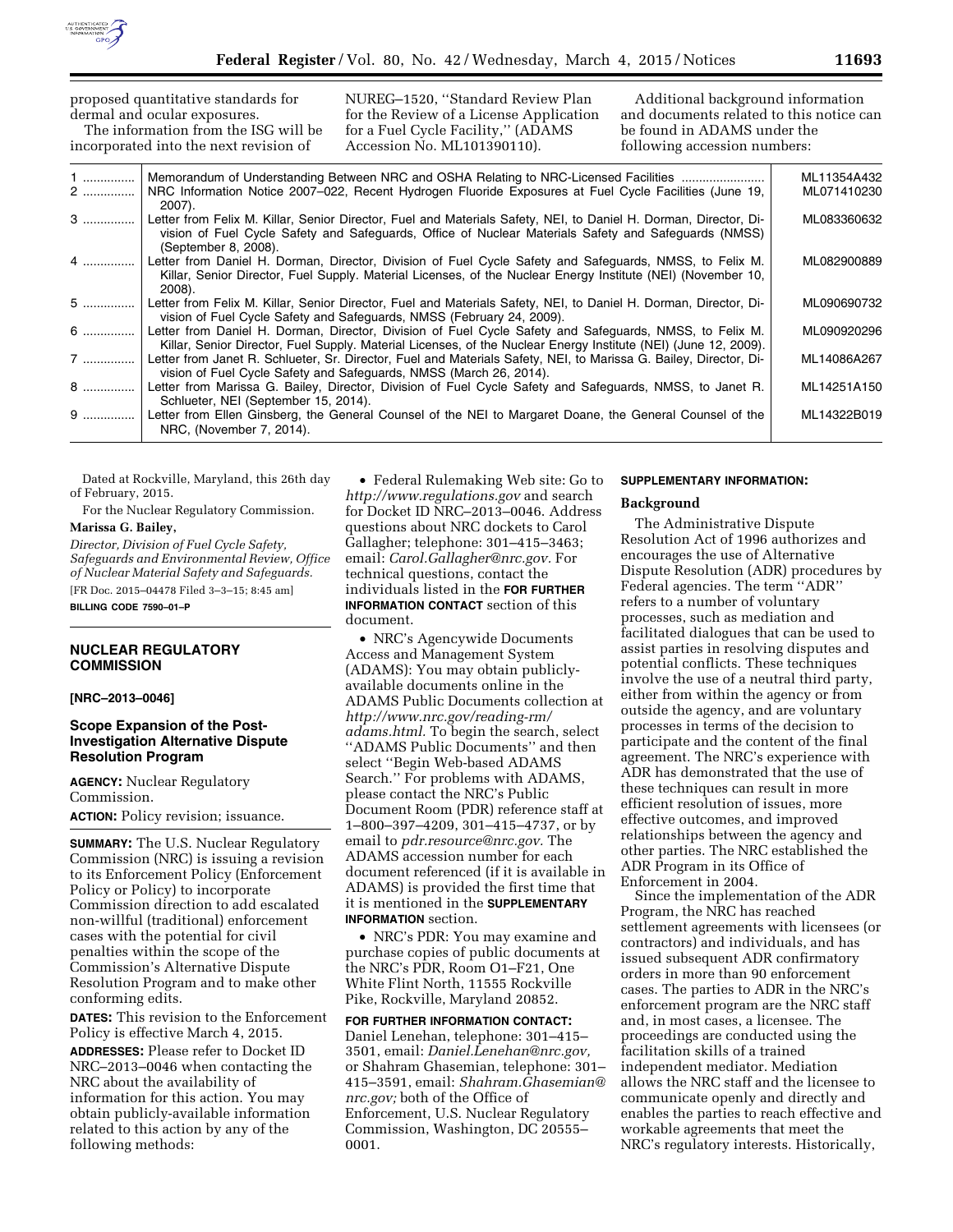the ADR Program has resulted in broader and more comprehensive corrective actions than would be expected using traditional enforcement means.

On December 16, 2010, then NRC Chairman, Gregory Jaczko, issued a memorandum, ''ADR Implementation and Assessment'' (ADAMS Accession No. ML12030A228) tasking the NRC staff to conduct a comprehensive review of the ADR Program, including determining if it should be expanded. At the time the ADR Program was limited to cases involving discrimination and other wrong doing. On September 6, 2011, the NRC issued a notice in the **Federal Register** that solicited nominations of individuals to participate on a panel to discuss ADR Program implementation and whether changes could be made to make it more effective, transparent, and efficient (76 FR 55136). On October 17, 2011, the NRC issued another **Federal Register**  notice that announced its intention to hold a public meeting to solicit feedback from its stakeholders on the ADR Program (76 FR 64124). During the public meeting, which was held on November 8, 2011, external NRC stakeholders expressed support for the expansion of the ADR Program to the extent possible.

In Commission Paper SECY–12–0161, ''Status Update, Tasks Related to Alternative Dispute Resolution in the Allegation and Enforcement Programs,'' dated November 28, 2012 (ADAMS Accession No. ML12321A145), the NRC staff notified the Commission of its intent to pilot the expansion of the ADR Program to include escalated nonwillful (traditional) enforcement cases with proposed civil penalties for a 1 year period. The expansion of the program did not include violations associated with findings assessed through the Reactor Oversight Process.

During the pilot period, the NRC staff made ADR available for seven escalated non-willful (traditional) enforcement cases with proposed civil penalties however, none of the licensees chose ADR. The licensees included a waste disposal facility, two radiographers, a gauge user, two hospitals, and one nonoperating (decommissioned) reactor. However, shortly after the 1-year period, a power reactor licensee chose to engage in ADR for an escalated non-willful (traditional) enforcement case with the potential for a civil penalty. The subsequent mediation resulted in a settlement, specified in the Confirmatory Order, under which the licensee agreed to fleet-wide actions as opposed to plant-specific actions that would have typically been expected

from using the traditional enforcement process.

In Commission Paper SECY–14–0077, ''Status Update and Proposed Policy Revision: Tasks Related to Alternative Dispute Resolution in the Enforcement Program,'' dated July 30, 2014 (ADAMS Accession No. ML14143A363), the NRC staff recommended that the Commission approve expanding the scope of the ADR Program to include non-willful (traditional) enforcement cases with the potential for civil penalties (not including violations associated with findings assessed through the Reactor Oversight Process).

In the Staff Requirements Memorandum to SECY–14–007, the Commission approved the expansion of the ADR Program. Accordingly, the NRC is revising Section 2.4.3, ''Alternate Dispute Resolution,'' of the Enforcement Policy to add escalated non-willful (traditional) enforcement cases with the potential for civil penalties within the scope of the program and to make other conforming edits.

## **Revisions to Enforcement Policy**

The text of revised section 2.4.3, in its entirety, follows. A marked copy of the Enforcement Policy is available in ADAMS under Accession No. ML15028A422.

## *2.4.3 Alternative Dispute Resolution*

The Administrative Dispute Resolution Act of 1996 (ADRA) authorizes and encourages the use of Alternative Dispute Resolution (ADR) procedures by Federal agencies. ADR refers to a variety of processes that emphasize creative, cooperative approaches to handling conflicts in lieu of adversarial procedures. Mediation is the form of ADR typically used by the U.S. Nuclear Regulatory Commission (NRC). The use of ADR in the NRC's enforcement program is available for cases involving discrimination and other wrongdoing as well as escalated nonwillful (traditional) enforcement cases with the potential for civil penalties (not including violations associated with findings assessed through the Reactor Oversight Process).

ADR may also be used for discrimination violations based solely on a finding by DOL; however, the NRC will not negotiate the DOL finding. Individuals within the Commission's jurisdiction may also be offered ADR. ADR complements, and works in conjunction with, the traditional NRC enforcement process. ADR may be offered (1) before a predecisional enforcement conference (PEC), (2) after the initial enforcement action is taken (*i.e.,* an NOV or proposed imposition of

a civil penalty), or (3) with the imposition of a civil penalty and prior to a hearing request. Use of the ADR program is voluntary for all parties, including the NRC; any participant may end the process at any time. Mediation activities are kept confidential in accordance with 5 U.S.C. 574; however, the terms of the settlement agreement are normally formalized in a Confirmatory Order, which is published in the **Federal Register**. Normally, there is also a press release providing information about the settlement agreement.

In some circumstances, it may not be appropriate for the NRC to engage in ADR (*e.g.,* the U.S. Department of Justice has substantial involvement in the case, cases in which the subject matter is such that a Confirmatory Order detailing the terms of a settlement agreement cannot be made public, or other particularly egregious cases in which the public interest is not served by engaging in ADR). The approval of the Director, OE, is required in those cases where the staff proposes not to offer ADR.

Additional information concerning the NRC's ADR program is available in the NRC Enforcement Manual and on the NRC Web site.

In addition, an individual and his or her employer (or former employer) can use ADR to resolve discrimination complaints (under Section 211 of the ERA) before the initiation of investigative activities by OI (*i.e.,* preinvestigation ADR, commonly referred to as ''early ADR'') (see NRC Management Directive 8.8, ''Management of Allegations'') or a licensee-sponsored ADR program that is similar in nature to the NRC's early ADR program. If the parties reach a settlement agreement using early ADR or licensee-sponsored ADR, the NRC subsequently reviews the agreement to ensure that it does not include any provisions in violation of the NRC's ''Employee Protection'' regulations. If no such restrictive provisions exist, the NRC will not investigate the discrimination complaint or take enforcement action.

### **Congressional Review Act**

This policy revision is a rule as defined in the Congressional Review Act (5 U.S.C. 801–808). However, the Office of Management and Budget has not found it to be a major rule as defined in the Congressional Review Act.

Dated at Rockville, Maryland, this 26th day of February, 2015.